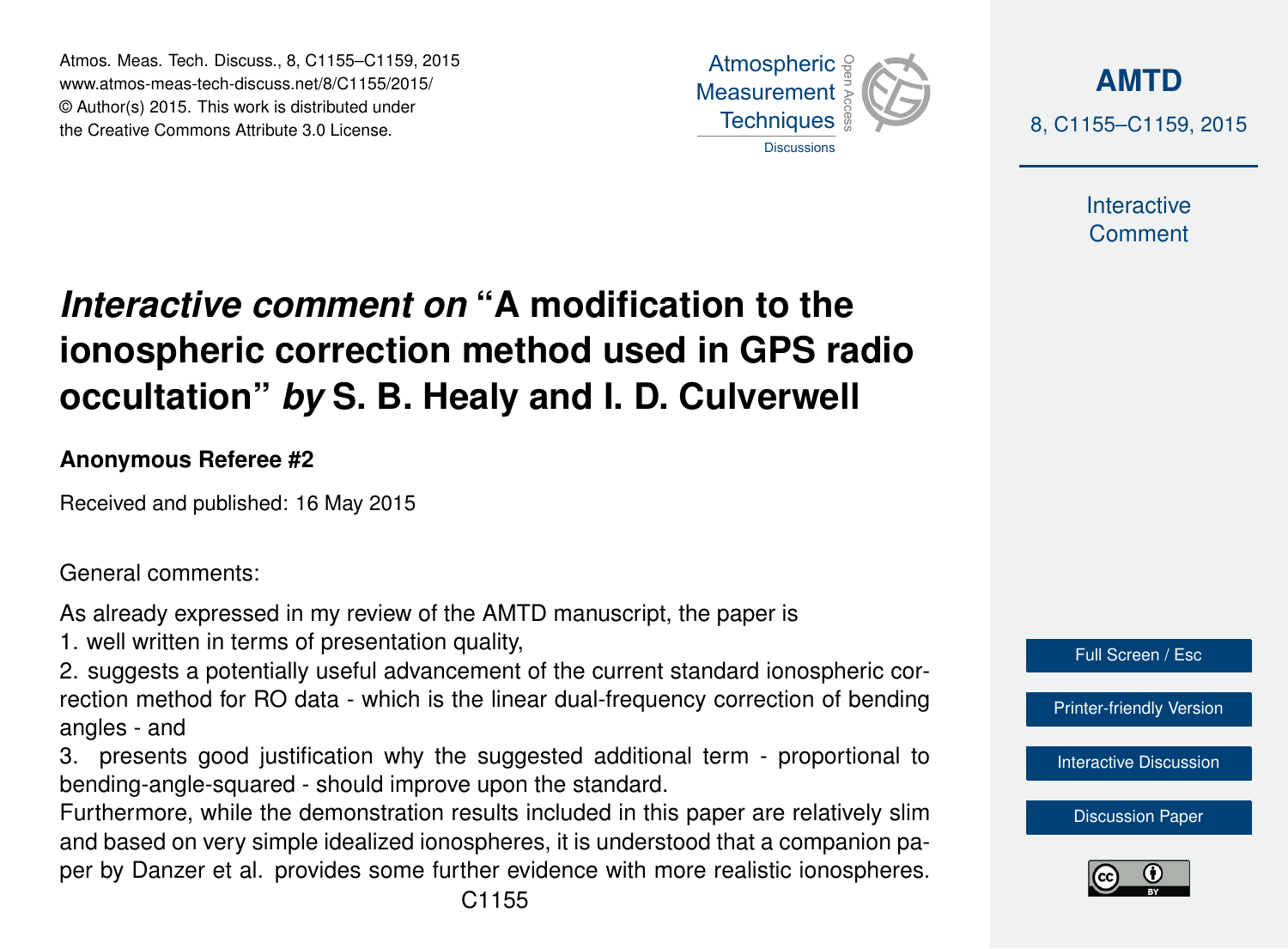Therefore, overall, the paper is clearly a valuable and viable contribution to the RO field and, in the opinion of this reviewer, deserves publication in AMT.

Before such publication, several (minor) revisions should be implemented however, which are the following.

Specific suggestions:

1) Title:

Suggest to say "...to the standard ionospheric correction method used..."; the added word "standard" will help to indeed make most (expert) readers think of the dualfrequency correction of bending angles according to Vorobev-Krasilnikova-1994, otherwise it remains a bit vague.

2) Introduction section:

This section is well done, however, two aspects should receive better citation:

2a. the important ROTrends work on structural uncertainty was so far published by Ho et al. (2009), Ho et al. (2012), Steiner et al. (2013) - and since the AMT journal has no number-of-references restrictions clearly all three should be cited. It is therefore suggested to add also the Ho et al. (2009) and Ho et al. (2012) references in line 48. (Note, all additional references suggested here are listed at the bottom of this review, see below.)

2b. lines 87 to 98 give a good brief intro on recent work on residual ionospheric errors (RIEs) but do not include any reference to the recent work by Liu et al. 2013 and 2015 based on simulations, which was somewhat complementary to the cited work of Danzer et al. (2013); I am just checking also this Liu et al. work, it could be added such like "Complementary to Danzer et al. (2013), Liu et al. (2013) and Liu et al. (2015) performed end-to-end simulations to investigate residual ionospheric errors remaining after the dual-frequency bending angle correction. They also found clear evidence for negative residual bending angle bias, although smaller in size than the observationbased studies, likely since higher order ionospheric terms were not included in their

## **[AMTD](http://www.atmos-meas-tech-discuss.net)**

8, C1155–C1159, 2015

Interactive **Comment** 



[Printer-friendly Version](http://www.atmos-meas-tech-discuss.net/8/C1155/2015/amtd-8-C1155-2015-print.pdf)

[Interactive Discussion](http://www.atmos-meas-tech-discuss.net/8/1177/2015/amtd-8-1177-2015-discussion.html)

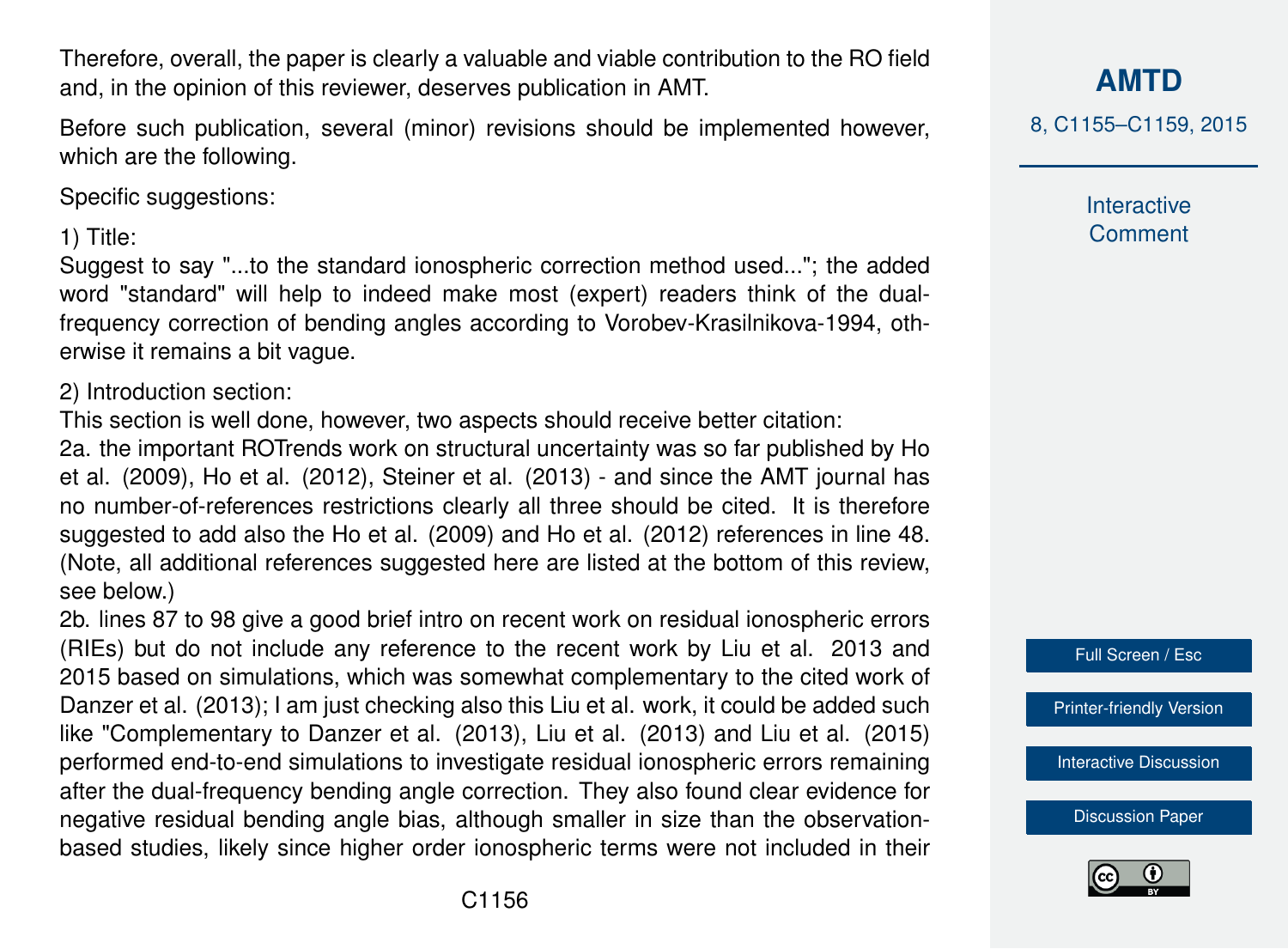simulation setup."

2c. as a side note, also in line 176, in section 2, Liu et al. (2015) should complement the Danzer et al. (2013) reference cited there.

#### 3) Title of section 2:

Suggest better say "Ionospheric correction of GPS RO measurements" (and see also bullet 5 below)

#### 4) Section 2, lines 196 to 198:

While the section 2 math derivation is mostly done in a concise yet still sufficiently understandable manner (with complementary details in appendix A), the formulation "...expand the denominator of the left hand side of equation 4 to estimate the secondorder term for both the L1 and L2 frequencies." appears a bit too brief.

Readers can figure out with some more thinking, but please try to have a bit more clarification what exactly is done here to Eq.(4) - by improving this sentence to be more informative and/or by adding one more sentence (readers should not be forced to look back to VK94).

#### 5) Section, 2, end of section:

Here is - or rather is missed in fact - what I see as the only more severe structural weakness of the paper: it appears that the key formula, the new advanced correction formula Eq.(9), is only introduced in the discussion and conclusions section 4! This is awkward given that section 2 is the intro to the "ionospheric correction" and section 3 is "Results", all done before the key formula enters stage close to the end. I would suggest to extend section 2 and have Eqs (8) and (9) introduced here; I perceive it would be quite easier in this order to clearly comprehend what is demonstrated then by sections 3 and 4. Maybe, even name section 2 "Advanced ionospheric correction of GPS RO bending angles", making clear that here the advanced methodology is coming one-stop, as the key is extending the standard Eq. (3) to the advanced Eq. (9) (then becoming Eq.(7) after re-order).

**[AMTD](http://www.atmos-meas-tech-discuss.net)**

8, C1155–C1159, 2015

Interactive **Comment** 

Full Screen / Esc

[Printer-friendly Version](http://www.atmos-meas-tech-discuss.net/8/C1155/2015/amtd-8-C1155-2015-print.pdf)

[Interactive Discussion](http://www.atmos-meas-tech-discuss.net/8/1177/2015/amtd-8-1177-2015-discussion.html)

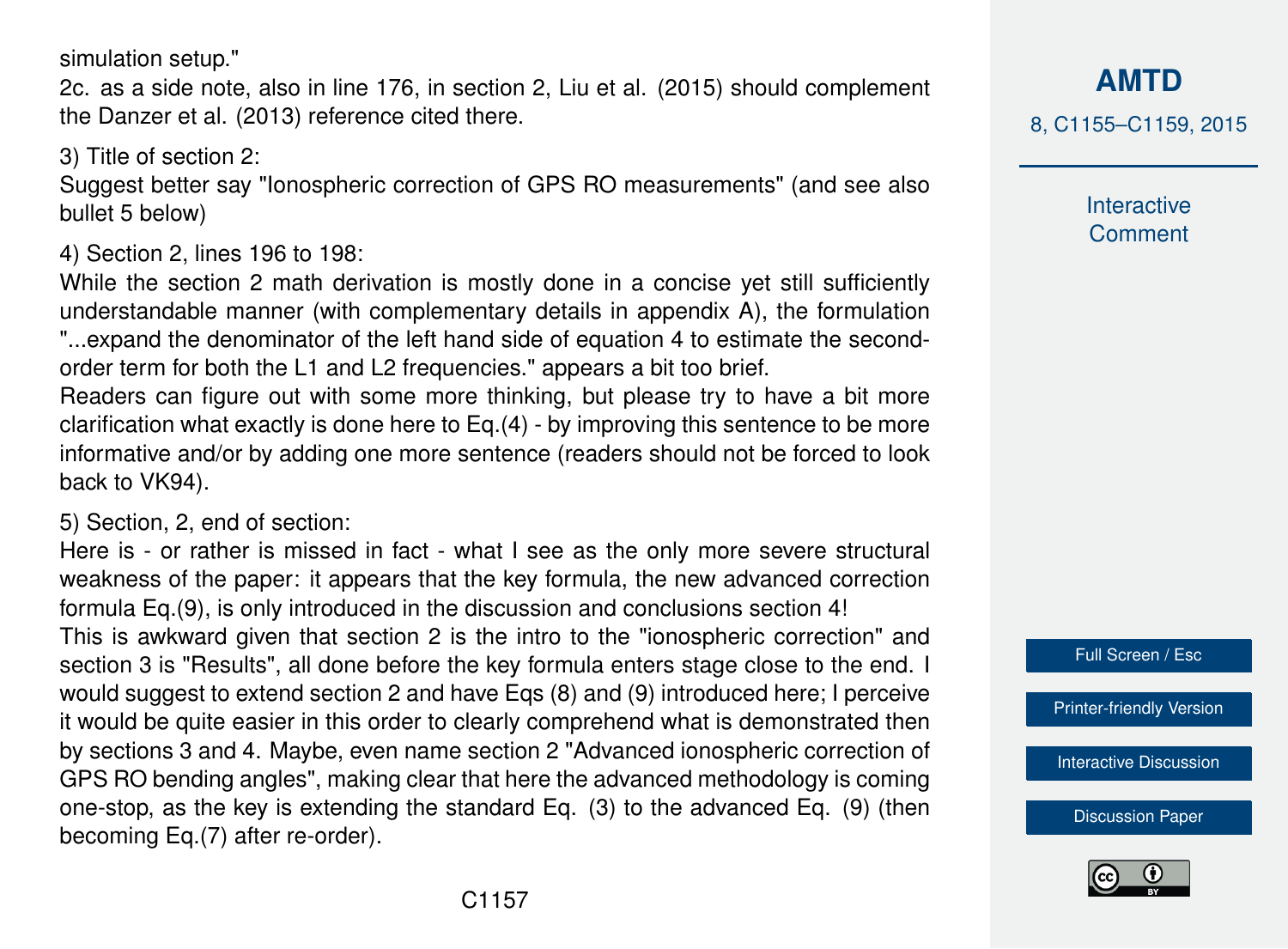6) Sections 3 and 4:

Apart from what I said under bullet 5, I like these sections which give a pretty good account of what to expect from the advanced correction (including caveats), plus pointing to the companion paper by Danzer et al.

Therefore I suggest just to implement bullet 5 above - extracting Eqs (7) and (9) plus proper text context forward to section 2, becoming Eqs (6) and (7) there - but otherwise keep this flow.

7) Appendix and general remark:

7a. the equation in line 434, Eq.(A7), contains the term "TEC" which is awkward since one never should use multi-character symbols for a mathematical variable. Please substitute "TEC" by a mathematical symbol (typical candidates are an uppercase greek  $\mathcal{T}_e$ , or using  $N_e$ ; cf. e.g. Syndergaard (2000) which you cite). Note, this "TEC" as well appears in other places such as Eq.(A8) and in surrounding texts.

7b. finally there are also a couple of small typos, punctuation weaknesses, etc, especially throughout the Appendix, but also at a few places throughout the paper. Please give the full paper a very careful final copy-editing before it is published.

Suggested additional references:

Ho et al. (2009):

Ho, S.-P., G. Kirchengast, S. Leroy, J. Wickert, A.J. Mannucci, A. Steiner, D.C. Hunt, W.S. Schreiner, S. Sokolovskiy, C. Ao, M. Borsche, A. von Engeln, U. Foelsche, S. Heise, B. Iijima, Y.-H. Kuo, R. Kursinski, B. Pirscher, M. Ringer, C. Rocken, and T. Schmidt, 2009: Estimating the uncertainty of using GPS radio occultation data for climate monitoring: Intercomparison of CHAMP refractivity climate records from 2002 to 2006 from different data centers. Journal of Geophysical Research-Atmospheres, 114, D23107, DOI: 10.1029/2009JD011969.

Ho et al. (2012):

Ho, S.-P., D.C. Hunt, A.K. Steiner, A.J. Mannucci, G. Kirchengast, H. Gleisner, S. Heise,

**[AMTD](http://www.atmos-meas-tech-discuss.net)**

8, C1155–C1159, 2015

Interactive **Comment** 



[Printer-friendly Version](http://www.atmos-meas-tech-discuss.net/8/C1155/2015/amtd-8-C1155-2015-print.pdf)

[Interactive Discussion](http://www.atmos-meas-tech-discuss.net/8/1177/2015/amtd-8-1177-2015-discussion.html)